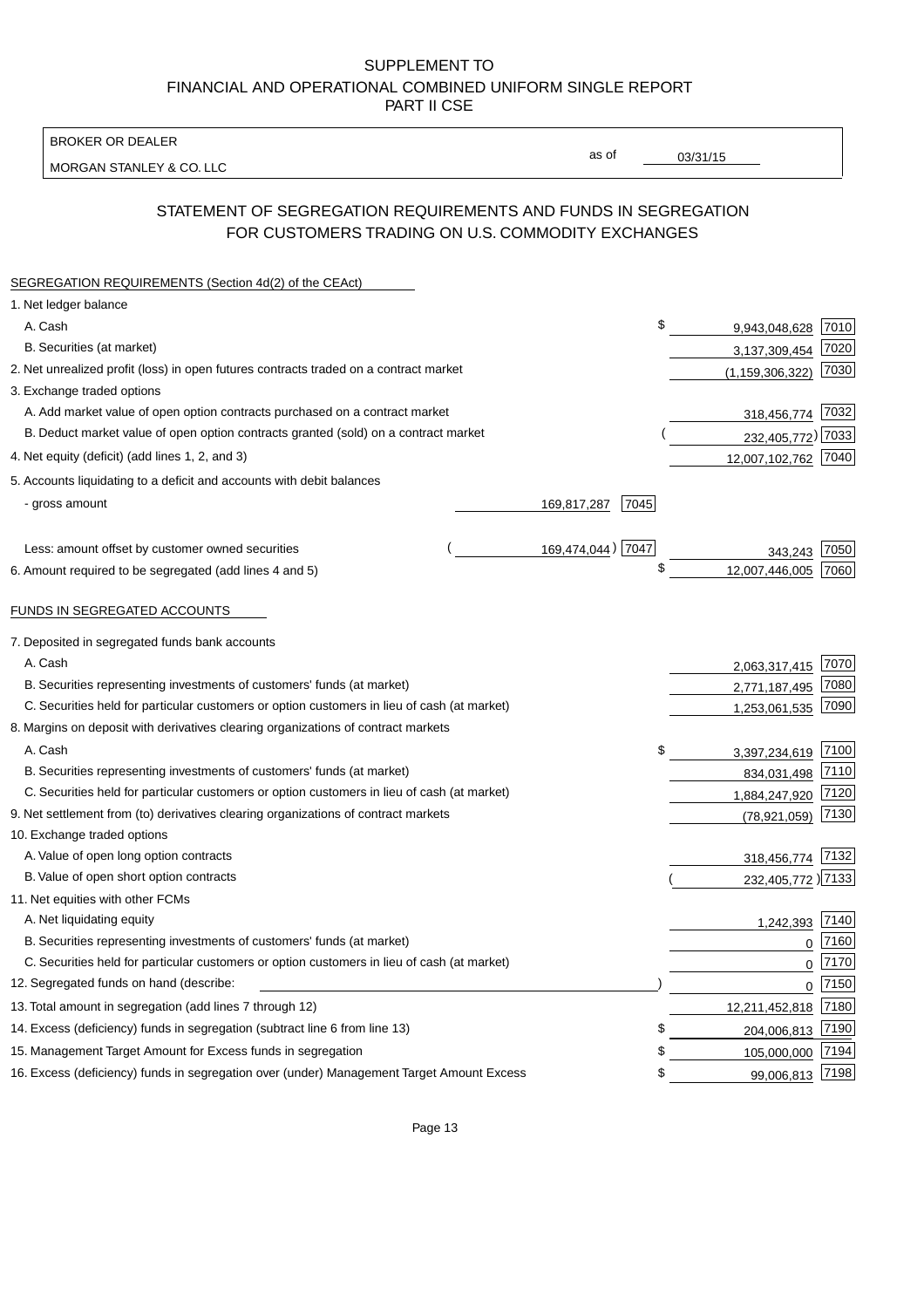| <b>BROKER OR DEALER</b>                                                                                  | as of                    |          |                |
|----------------------------------------------------------------------------------------------------------|--------------------------|----------|----------------|
| MORGAN STANLEY & CO. LLC                                                                                 |                          | 03/31/15 |                |
| STATEMENT OF SEGREGATION REQUIREMENTS AND FUNDS IN SEGREGATION<br>FOR CUSTOMERS' DEALER OPTIONS ACCOUNTS |                          |          |                |
| 1. Amount required to be segregated in accordance                                                        |                          |          |                |
| with Commission regulation 32.6                                                                          | \$                       |          | <u>0</u>  7200 |
| 2. Funds in segregated accounts                                                                          |                          |          |                |
| A. Cash                                                                                                  | \$<br> 7210 <br>$\Omega$ |          |                |
| B. Securities (at market)                                                                                | 7220<br>0                |          |                |
| C. Total                                                                                                 |                          |          | 7230           |
| 3. Excess (deficiency) funds in segregation                                                              |                          |          |                |
| (subtract line 2.C from line 1)                                                                          |                          |          | 0 7240         |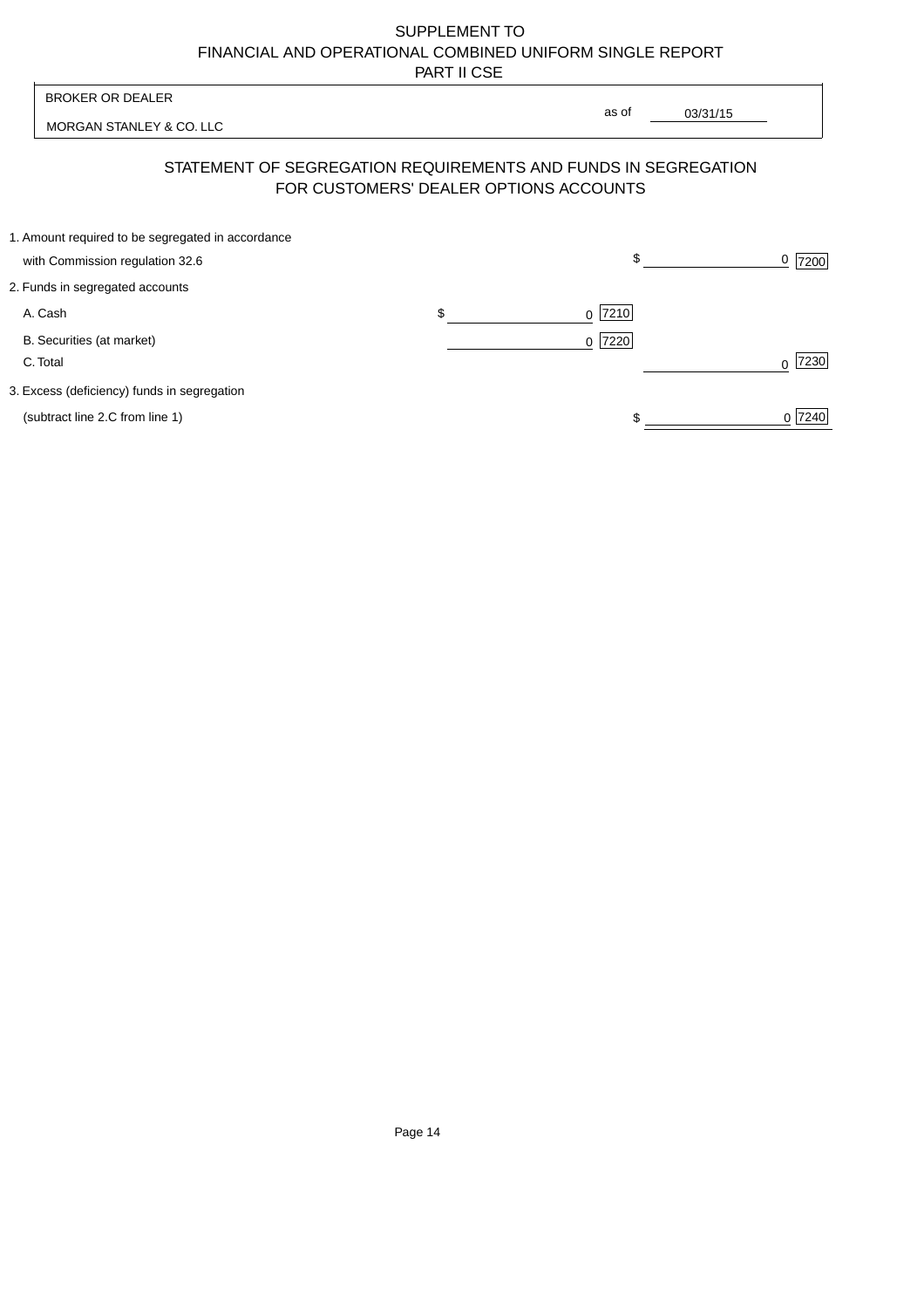PART II CSE

| BROKER OR DEALER         |       |          |
|--------------------------|-------|----------|
| MORGAN STANLEY & CO. LLC | as of | 03/31/15 |
|                          |       |          |

### STATEMENT OF SECURED AMOUNTS AND FUNDS HELD IN SEPARATE ACCOUNTS PURSUANT TO COMMISSION REGULATION 30.7

#### FOREIGN FUTURES AND FOREIGN OPTIONS SECURED AMOUNTS

| \$<br>0             | 7305 |
|---------------------|------|
|                     |      |
| \$<br>2,175,780,705 | 7315 |
| 1,143,267,518       | 7317 |
| (55, 227, 294)      | 7325 |
|                     |      |
| 25,312,448          | 7335 |
| (22, 678, 117)      | 7337 |
| \$<br>3,266,455,260 | 7345 |
|                     |      |
|                     |      |
| 620,023             | 7354 |
| \$<br>3,267,075,283 | 7355 |
| \$<br>3,267,075,283 | 7360 |
| 122,199,077) 7352   |      |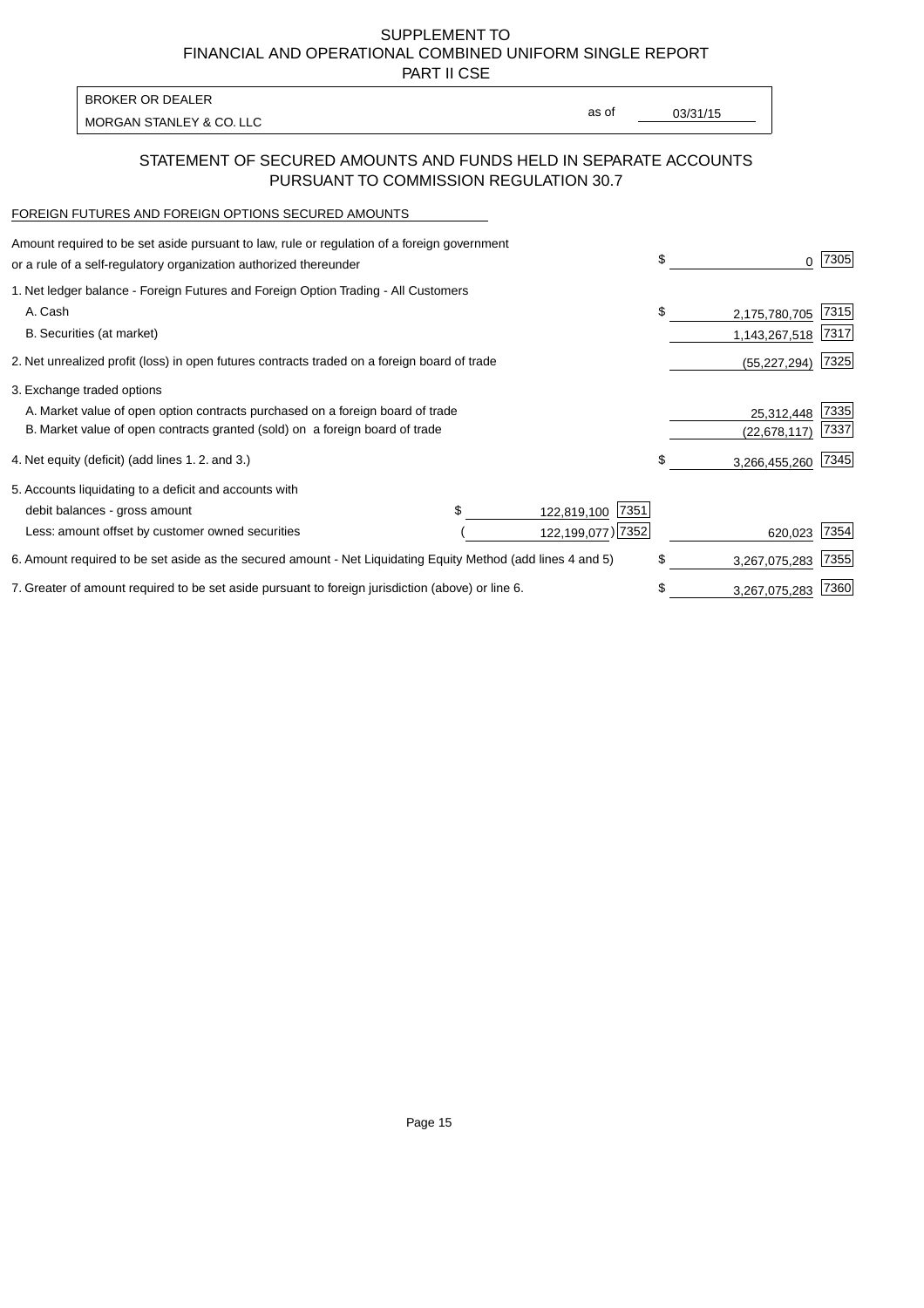BROKER OR DEALER

MORGAN STANLEY & CO. LLC

03/31/15 as of

# STATEMENT OF SECURED AMOUNTS AND FUNDS HELD IN SEPARATE ACCOUNTS PURSUANT TO COMMISSION REGULATION 30.7

### FUNDS DEPOSITED IN SEPARATE REGULATION 30.7 ACCOUNTS

| 1. Cash in banks                   |                                                                                                                      |      |                          |             |                    |
|------------------------------------|----------------------------------------------------------------------------------------------------------------------|------|--------------------------|-------------|--------------------|
|                                    | A. Banks located in the United States                                                                                |      | \$<br>154,672,432 7500   |             |                    |
|                                    | B. Other banks qualified under Regulation 30.7                                                                       |      |                          |             |                    |
| Name(s):                           | 0                                                                                                                    | 7510 | 100,769,858 7520 \$      |             | 255,442,290 7530   |
| 2. Securities                      |                                                                                                                      |      |                          |             |                    |
|                                    | A. In safekeeping with banks located in the United States                                                            |      | \$<br>843,036,122 7540   |             |                    |
|                                    | B. In safekeeping with other banks qualified under Regulation 30.7                                                   |      |                          |             |                    |
| Name(s):                           | 0                                                                                                                    | 7550 |                          | $0$ 7560    | 843,036,122 7570   |
|                                    | 3. Equities with registered futures commission merchants                                                             |      |                          |             |                    |
| A. Cash                            |                                                                                                                      |      | \$                       | $0$ 7580    |                    |
| <b>B.</b> Securities               |                                                                                                                      |      |                          | $0$ 7590    |                    |
|                                    | C. Unrealized gain (loss) on open futures contracts                                                                  |      |                          | $0$ 7600    |                    |
| D. Value of long option contracts  |                                                                                                                      |      |                          | $0$ 7610    |                    |
| E. Value of short option contracts |                                                                                                                      |      |                          | $0$ ) 7615  | 0 7620             |
|                                    | 4. Amounts held by clearing organizations of foreign boards of trade                                                 |      |                          |             |                    |
| Name(s):                           | <u> 1989 - Johann Barn, mars eta bat erroman erroman erroman erroman erroman erroman erroman erroman erroman err</u> | 7630 |                          |             |                    |
| A. Cash                            |                                                                                                                      |      | \$                       | 0 7640      |                    |
| <b>B.</b> Securities               |                                                                                                                      |      |                          | $0$ 7650    |                    |
|                                    | C. Amount due to (from) clearing organizations - daily variation                                                     |      |                          | $0$ 7660    |                    |
| D. Value of long option contracts  |                                                                                                                      |      |                          | $0^{7670}$  |                    |
|                                    | E. Value of short option contracts                                                                                   |      |                          | $_0$ ) 7675 | $0^{7680}$         |
|                                    | 5. Amounts held by members of foreign boards of trade                                                                |      |                          |             |                    |
| Name(s):                           | 0                                                                                                                    | 7690 |                          |             |                    |
| A. Cash                            |                                                                                                                      |      | \$<br>1,429,285,626 7700 |             |                    |
| <b>B.</b> Securities               |                                                                                                                      |      | 1,000,161,396 7710       |             |                    |
|                                    | C. Unrealized gain (loss) on open futures contracts                                                                  |      | (55,227,293) 7720        |             |                    |
| D. Value of long option contracts  |                                                                                                                      |      | 25,312,448 7730          |             |                    |
|                                    | E. Value of short option contracts                                                                                   |      | $(22,678,117)$ ) 7735    |             | 2,376,854,060 7740 |
|                                    | 6. Amounts with other depositories designated by a foreign board of trade                                            |      |                          |             |                    |
| Name(s):                           | 0                                                                                                                    | 7750 |                          |             | 0 7760             |
|                                    |                                                                                                                      |      |                          |             | 0 7765             |
|                                    | 8. Total funds in separate section 30.7 accounts                                                                     |      |                          | \$          | 3,475,332,472 7770 |
|                                    | 9. Excess (deficiency) set Aside Funds for Secured Amount (subtract Line 7 Secured                                   |      |                          |             |                    |
| Statement page 15 from Line 8)     |                                                                                                                      |      |                          | \$          | 208,257,189 7380   |
|                                    | 10. Management Target Amount for Excess funds in separate section 30.7 accounts                                      |      |                          | \$          | 105,000,000 7780   |
|                                    | 11. Excess (deficiency) funds in separate 30.7 accounts over (under) Management Target                               |      |                          | \$          | 103,257,189 7785   |
|                                    |                                                                                                                      |      |                          |             |                    |